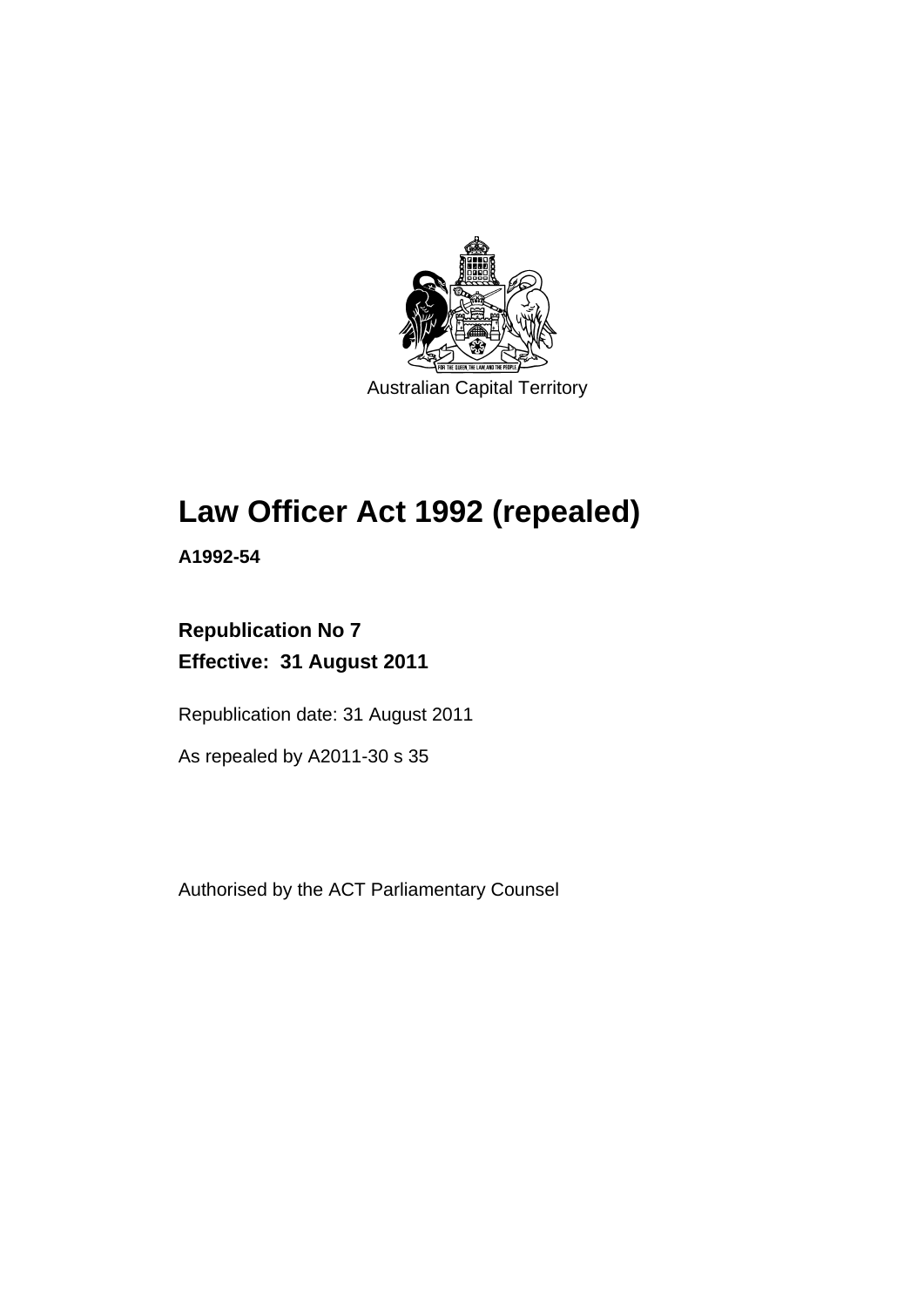#### **About this republication**

#### **The republished law**

This is a republication of the *Law Officer Act 1992* (repealed) (including any amendment made under the *Legislation Act 2001*, part 11.3 (Editorial changes)). It also includes any commencement, amendment, repeal or expiry affecting this republished law to 31 August 2011.

The legislation history and amendment history of the republished law are set out in endnotes 3 and 4.

#### **Kinds of republications**

The Parliamentary Counsel's Office prepares 2 kinds of republications of ACT laws (see the ACT legislation register at www.legislation.act.gov.au):

- authorised republications to which the *Legislation Act 2001* applies
- unauthorised republications.

The status of this republication appears on the bottom of each page.

#### **Editorial changes**

The *Legislation Act 2001*, part 11.3 authorises the Parliamentary Counsel to make editorial amendments and other changes of a formal nature when preparing a law for republication. Editorial changes do not change the effect of the law, but have effect as if they had been made by an Act commencing on the republication date (see *Legislation Act 2001*, s 115 and s 117). The changes are made if the Parliamentary Counsel considers they are desirable to bring the law into line, or more closely into line, with current legislative drafting practice.

This republication does not include amendments made under part 11.3 (see endnote 1).

#### **Uncommenced provisions and amendments**

If a provision of the republished law has not commenced, the symbol  $\mathbf{U}$  appears immediately before the provision heading. Any uncommenced amendments that affect this republished law are accessible on the ACT legislation register (www.legislation.act.gov.au). For more information, see the home page for this law on the register.

#### **Modifications**

If a provision of the republished law is affected by a current modification, the symbol  $\mathbf{M}$ appears immediately before the provision heading. The text of the modifying provision appears in the endnotes. For the legal status of modifications, see the *Legislation Act 2001*, section 95.

#### **Penalties**

At the republication date, the value of a penalty unit for an offence against this law is \$110 for an individual and \$550 for a corporation (see *Legislation Act 2001*, s 133).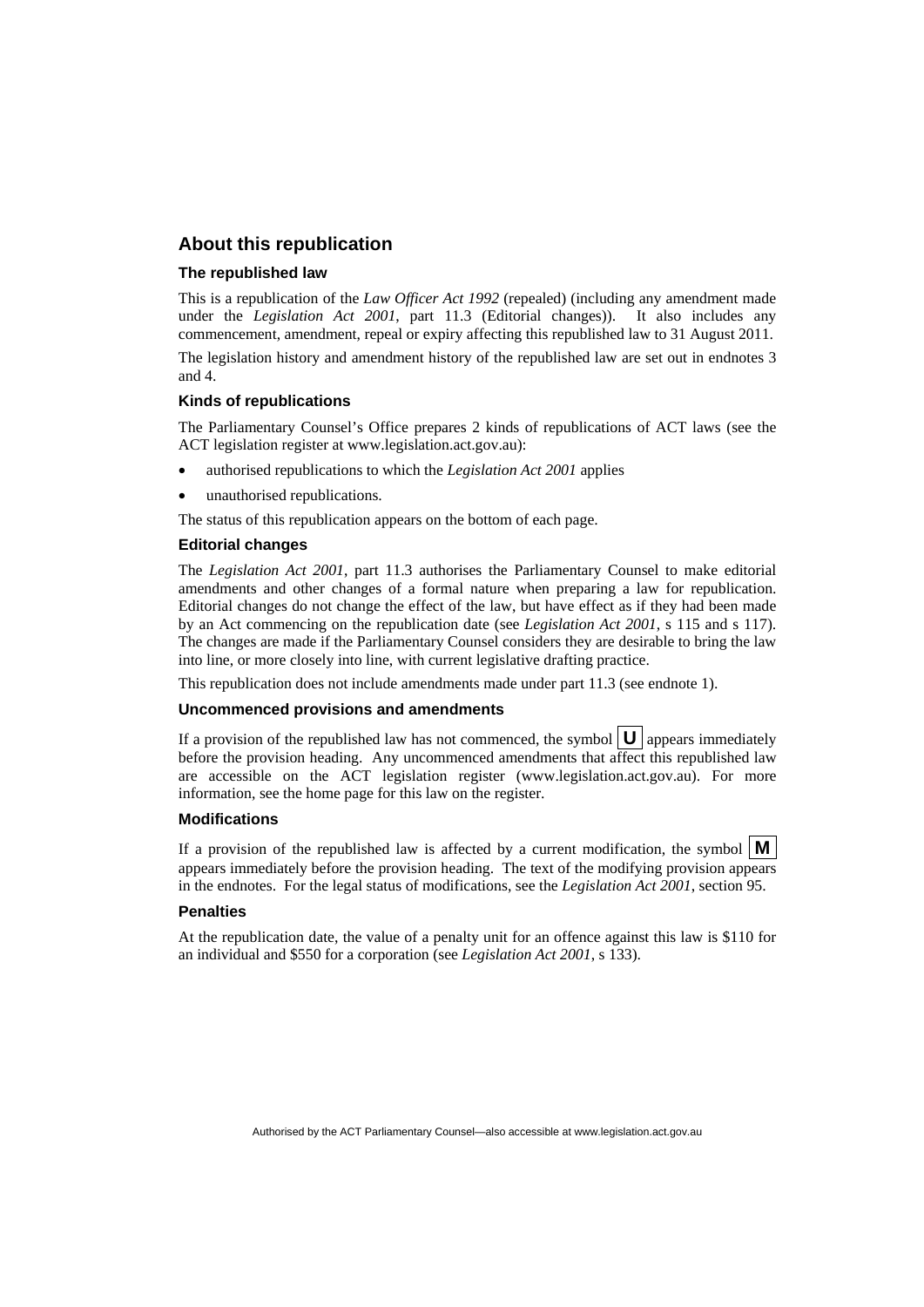

# **Law Officer Act 1992 (repealed)**

# **Contents**

|     |                                                              | Page           |
|-----|--------------------------------------------------------------|----------------|
| 1   | Name of Act                                                  | 2              |
| 2   | Dictionary                                                   | 2              |
| 2A  | <b>Notes</b>                                                 | $\overline{2}$ |
| 3   | Position of Attorney-General                                 | 2              |
| 4   | <b>Functions of Attorney-General</b>                         | 2              |
| 5   | Additional functions of Attorney-General                     | 3              |
| 5A  | Effect of Attorney-General's functions on certain litigation | 3              |
| 5AA | Model litigant guidelines                                    | 4              |
| 5AB | Protection from liability                                    | 4              |
| 5AC | Reporting on model litigant guidelines                       | 4              |
| 5B  | Judicial notice of Attorney-General's appointment etc        | 5              |
| 6   | Regulation-making power                                      | 5              |

Law Officer Act 1992 (repealed) Effective: 31/08/11

contents 1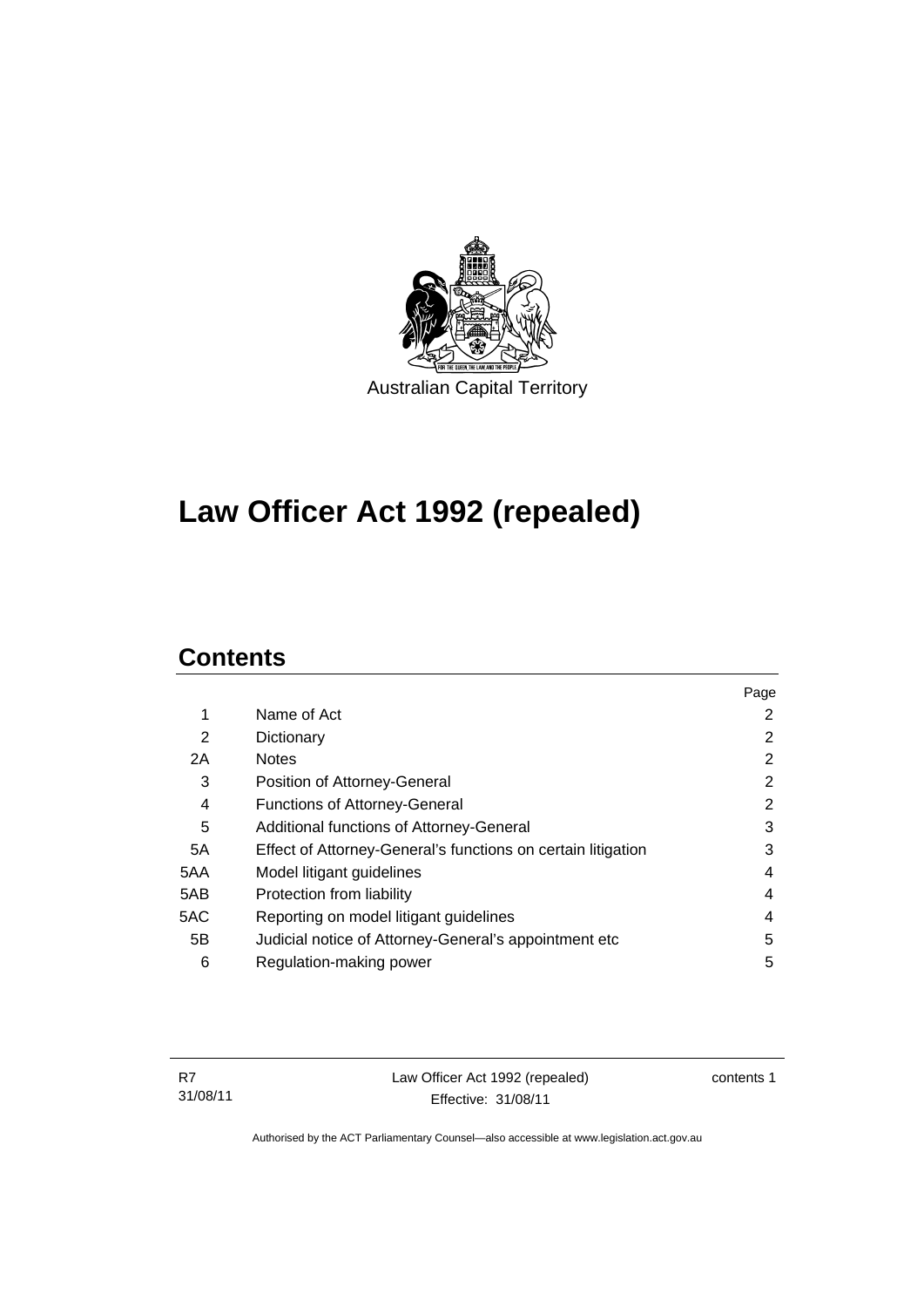**Contents** 

# **[Dictionary](#page-9-0)** [6](#page-9-0)

#### **[Endnotes](#page-10-0)**

|   | About the endnotes     |    |
|---|------------------------|----|
| 2 | Abbreviation key       |    |
| 3 | Legislation history    | 8  |
| 4 | Amendment history      | 9  |
| 5 | Earlier republications | 10 |
|   |                        |    |

contents 2 Law Officer Act 1992 (repealed) Effective: 31/08/11

R7 31/08/11

Page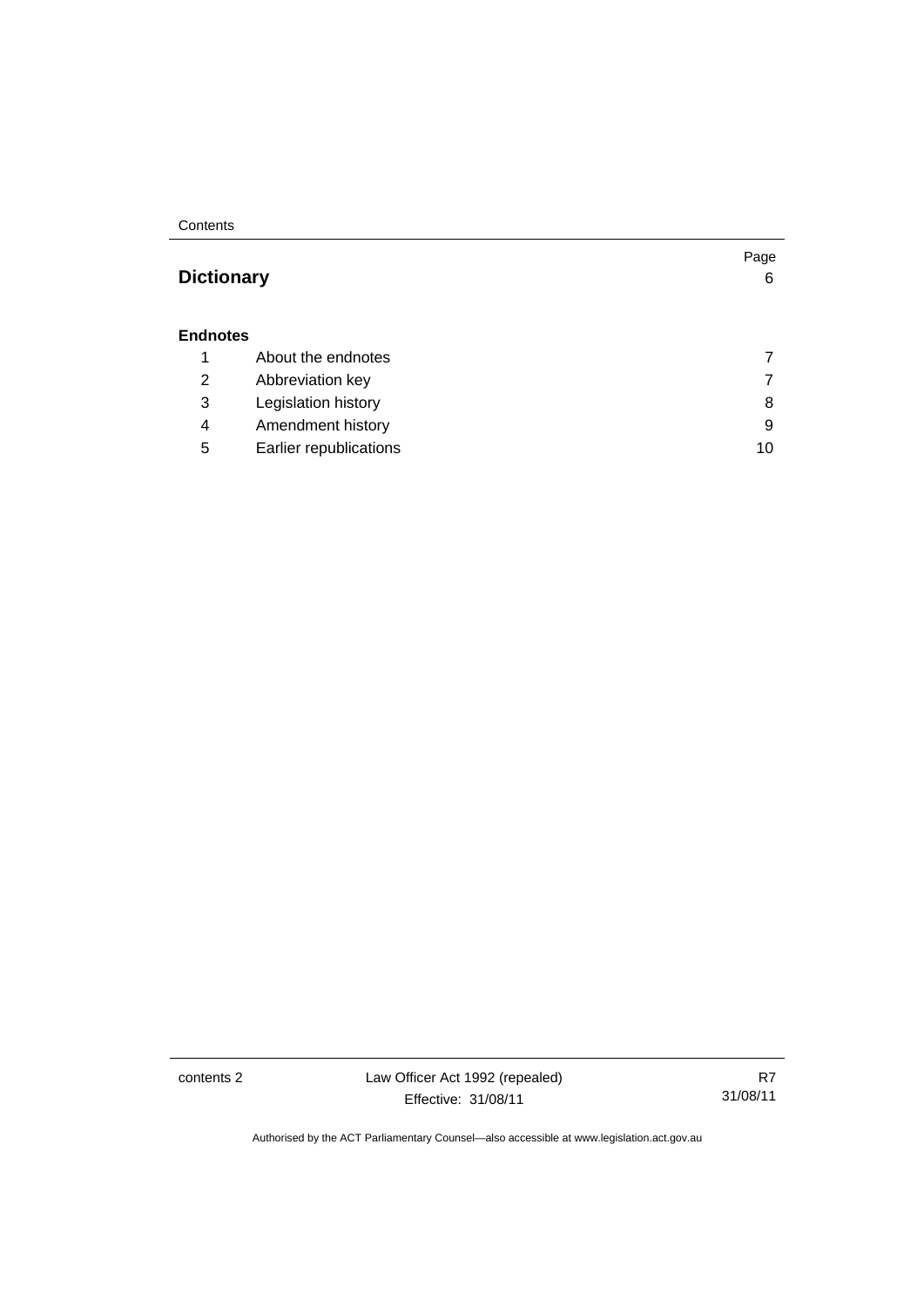

# **Law Officer Act 1992 (repealed)**

An Act relating to the functions and powers of the Attorney-General, and for related purposes

R7 31/08/11

l

Law Officer Act 1992 (repealed) Effective: 31/08/11

page 1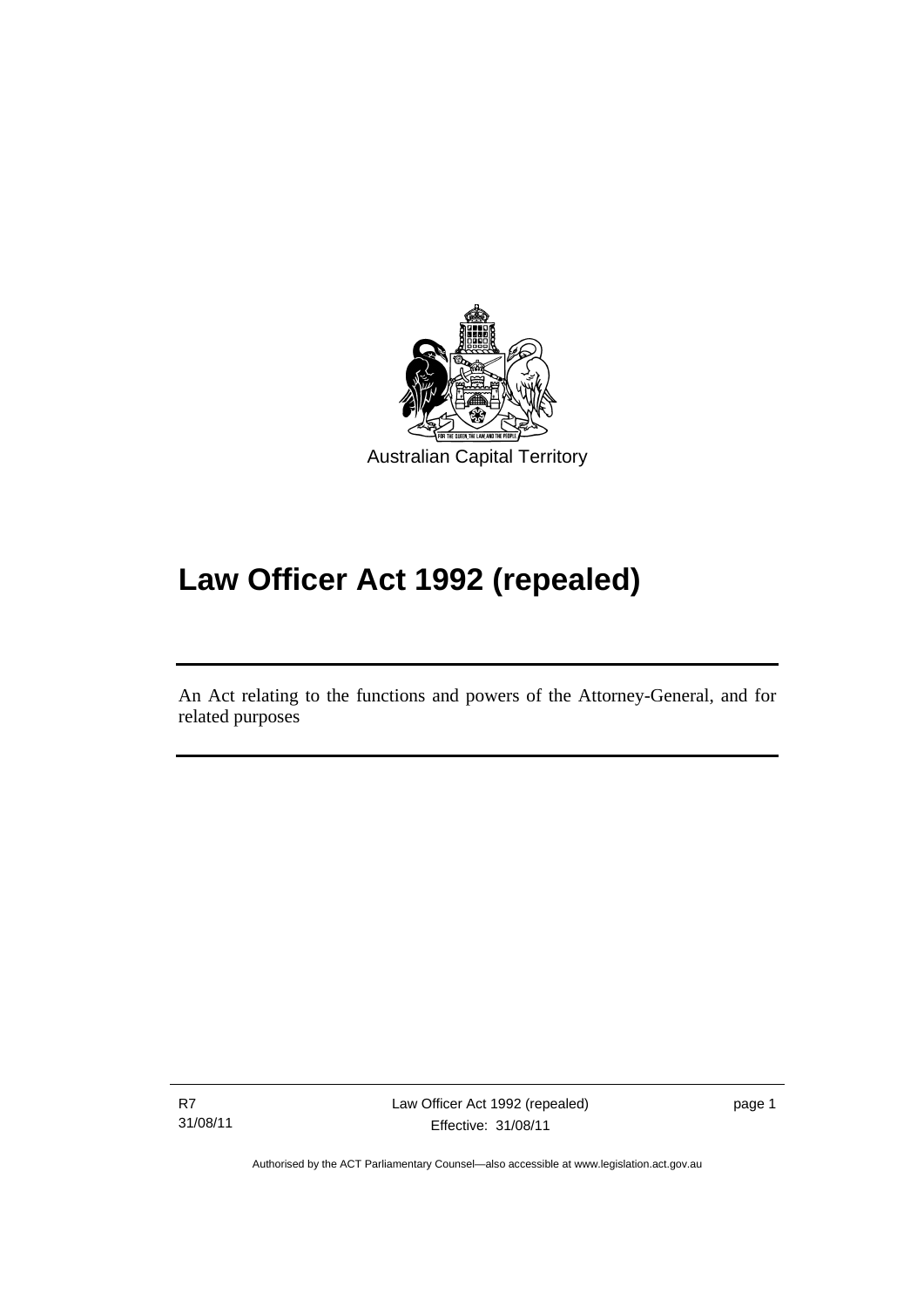## <span id="page-5-0"></span>**1 Name of Act**

This Act is the *Law Officer Act 1992.*

## <span id="page-5-1"></span>**2 Dictionary**

The dictionary at the end of this Act is part of this Act.

- *Note 1* The dictionary at the end of this Act defines certain terms used in this Act.
- *Note 2* A definition in the dictionary applies to the entire Act unless the definition, or another provision of the Act, provides otherwise or the contrary intention otherwise appears (see Legislation Act, s 155 and s 156 (1)).

# <span id="page-5-2"></span>**2A Notes**

A note included in this Act is explanatory and is not part of this Act.

*Note* See the Legislation Act s 127 (1), (4) and (5) for the legal status of notes.

<span id="page-5-3"></span>**3 Position of Attorney-General** 

The Attorney-General is the first law officer of the Territory.

## <span id="page-5-4"></span>**4 Functions of Attorney-General**

The functions of the Attorney-General are—

- (a) to be the chief legal representative of—
	- (i) the Crown in right of the Territory; and
	- (ii) the Territory;
- (b) to be the principal legal adviser to the Territory; and
- (c) to have responsibility for the administration of law and justice in the ACT; and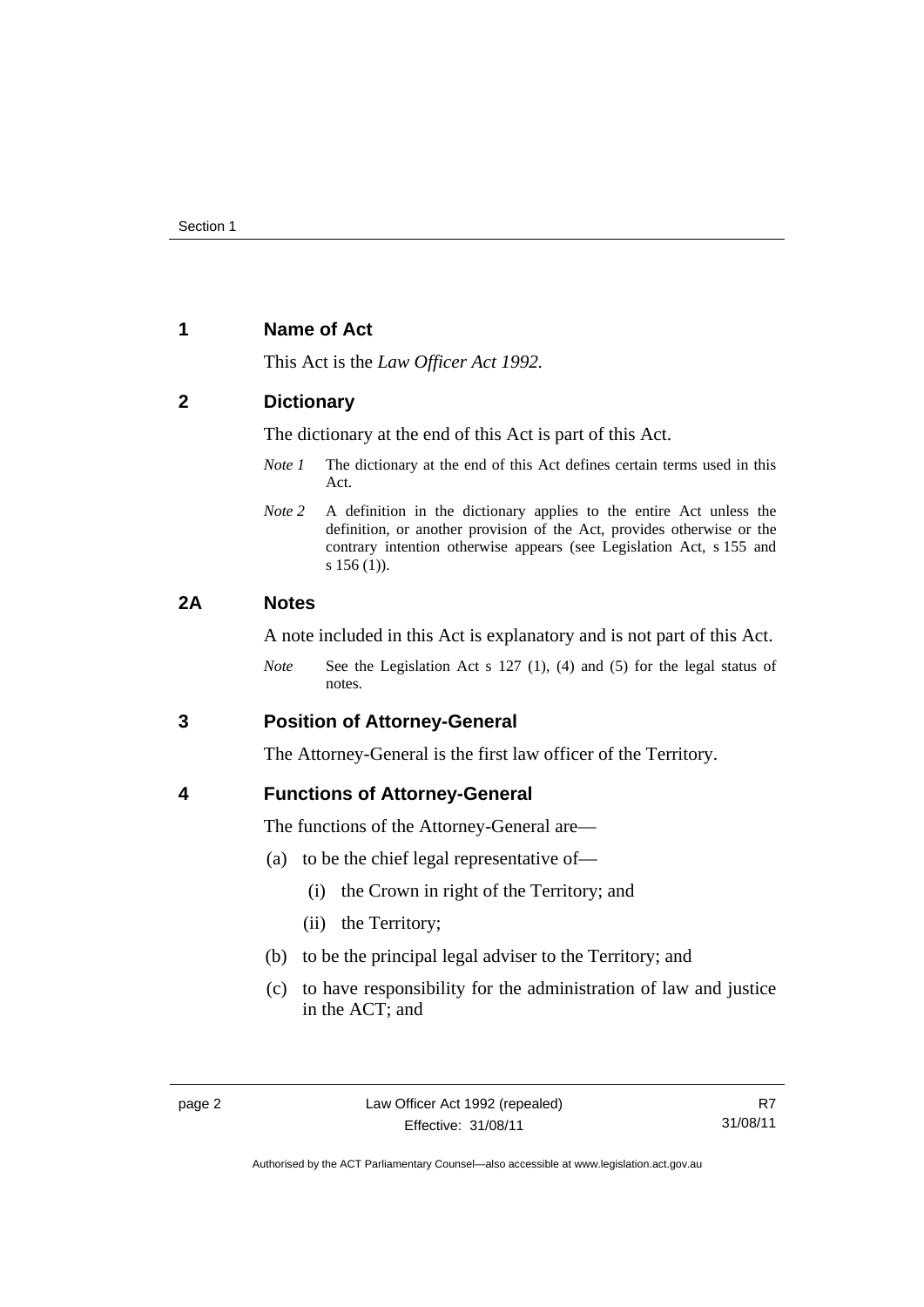- (d) to institute and conduct litigation on behalf of—
	- (i) the Crown in right of the Territory; or
	- (ii) the Territory; or
	- (iii) a Minister; or
	- (iv) a person suing or being sued on behalf of the Territory; and
- (e) to ensure that litigation mentioned in paragraph (d) is started and conducted in accordance with proper standards; and
- (f) to exercise any function given to the Attorney-General under another Act; and
- (g) to exercise any other function prescribed by regulation.
- *Note* A provision of a law that gives an entity (including a person) a function also gives the entity powers necessary and convenient to exercise the function (see Legislation Act, s 196 and dict, pt 1, def *entity*).

## <span id="page-6-0"></span>**5 Additional functions of Attorney-General**

The Attorney-General also has, in relation to the Territory, the traditional functions, prerogatives and privileges of State Attorneys-General, subject to this Act and any other Territory law.

# <span id="page-6-1"></span>**5A Effect of Attorney-General's functions on certain litigation**

To remove any doubt, the functions of the Attorney-General, including the traditional functions, prerogatives and privileges of State Attorneys-General, do not prevent, and are taken never to have prevented, a person authorised by the Territory, or under a Territory law, from instituting or conducting litigation mentioned in section 4 (d) (Functions of Attorney-General).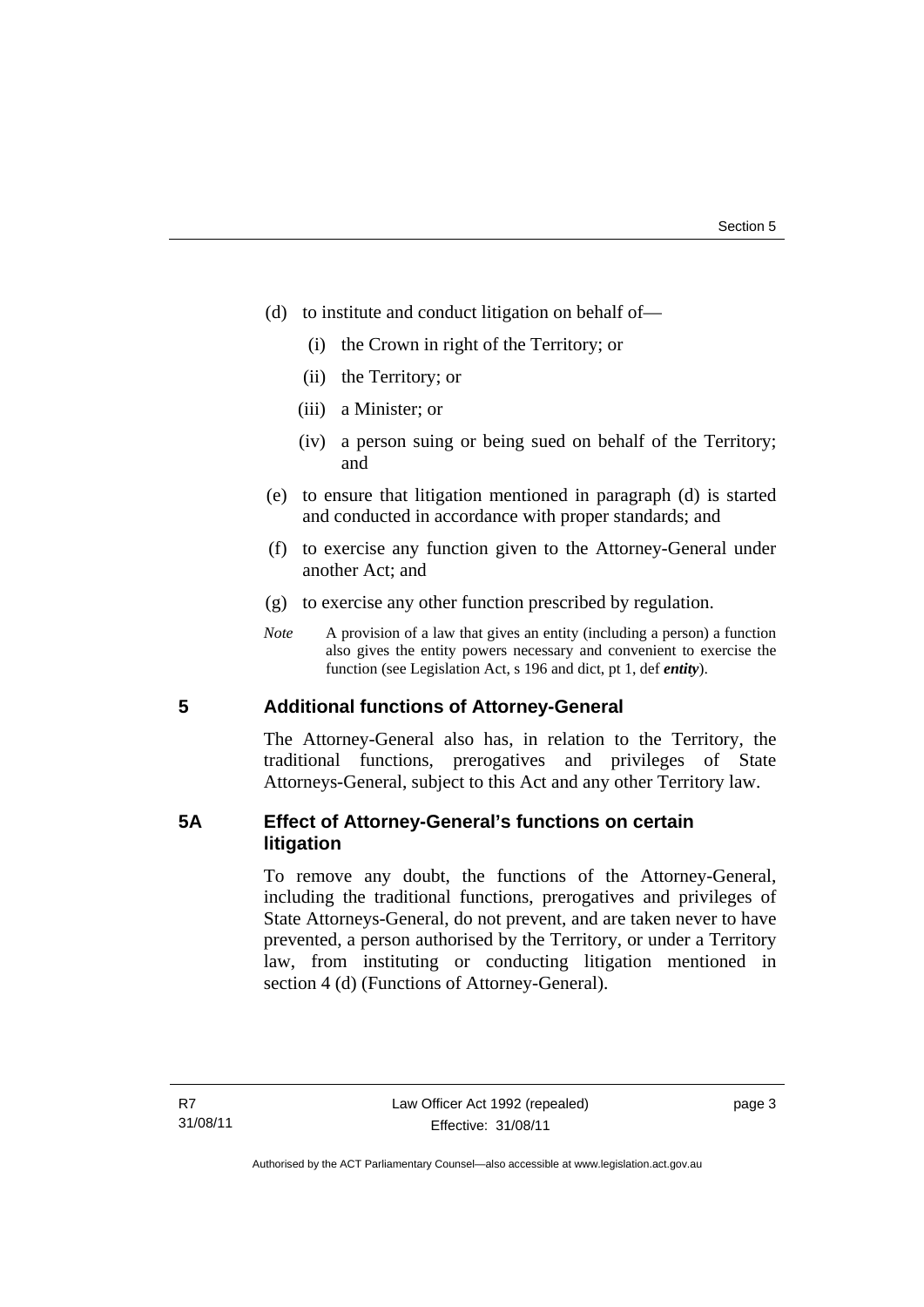# <span id="page-7-0"></span>**5AA Model litigant guidelines**

- (1) The Attorney-General must issue model litigant guidelines to ensure that proper standards in litigation apply to Territory legal work.
- (2) A guideline issued under subsection (1) is a notifiable instrument.

*Note* A notifiable instrument must be notified under the Legislation Act.

- (3) Anyone performing Territory legal work must comply with the model litigant guidelines.
- (4) The model litigant guidelines may be enforced only by, or on the application of, the Attorney-General.
- (5) The issue of non-compliance with the model litigant guidelines may not be raised in a proceeding (whether in a court, tribunal or other body) except by or on behalf of the Territory.

# <span id="page-7-1"></span>**5AB Protection from liability**

- (1) A person performing Territory legal work is not personally liable for anything done, or omitted to be done, honestly and without recklessness—
	- (a) in complying with a model litigant guideline; or
	- (b) in the reasonable belief that the act or omission complied with a model litigant guideline.
- (2) Any civil liability that would, apart from this section, attach to a person attaches instead to the Territory.

# <span id="page-7-2"></span>**5AC Reporting on model litigant guidelines**

- (1) Each report prepared by the director-general under the *Annual Reports (Government Agencies) Act 2004* must—
	- (a) describe the measures taken by the administrative unit during the financial year to ensure compliance with the model litigant guidelines; and

R7 31/08/11

Authorised by the ACT Parliamentary Counsel—also accessible at www.legislation.act.gov.au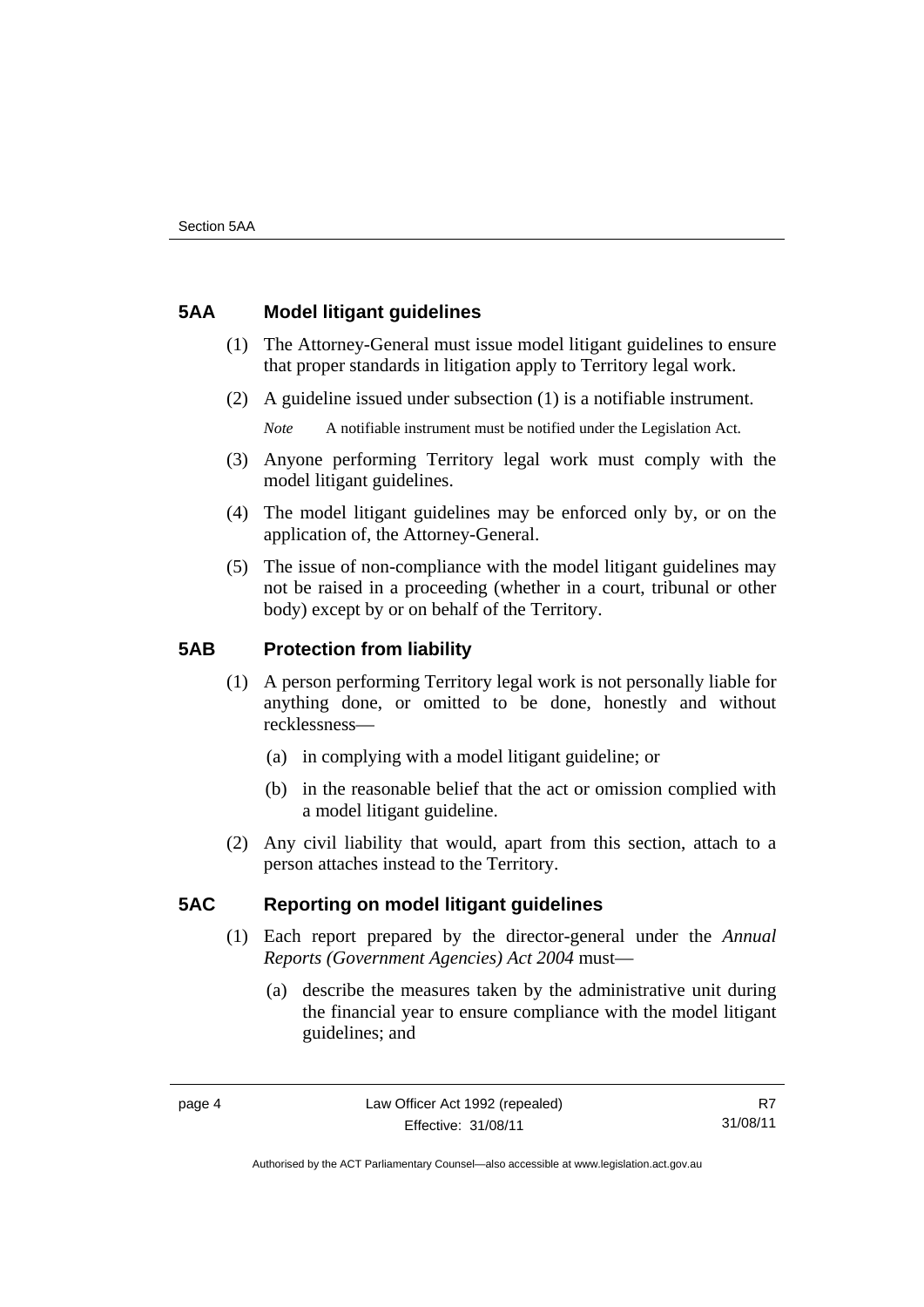- (b) provide information concerning any breaches of the model litigant guidelines during the financial year.
- (2) Each director-general (other than the JACS director-general) must—
	- (a) prepare a report setting out the matters mentioned in subsection (1) (a) and (b) for the administrative unit; and
	- (b) give the report to the JACS director-general not later than 21 days after the end of the financial year.
- (3) The report prepared by the JACS director-general under subsection (1) must include a summary of each report given to the director-general under subsection (2) for the relevant financial year.
- (4) In this section:

*JACS director-general* means the director-general of the administrative unit responsible for this Act.

## <span id="page-8-0"></span>**5B Judicial notice of Attorney-General's appointment etc**

- (1) In any legal proceeding, a document apparently signed by the Attorney-General is presumed to have been signed by the Attorney-General in the absence of evidence to the contrary.
- (2) The instrument by which the Attorney-General is so designated must, on production to the Supreme Court, be noted in the records of the court.
- (3) No action, proceeding or matter (whether civil or criminal) by or against the Attorney-General abates or is affected by any change of office holder.

## <span id="page-8-1"></span>**6 Regulation-making power**

The Executive may make regulations for this Act.

*Note* Regulations must be notified, and presented to the Legislative Assembly, under the *Legislation Act 2001*.

page 5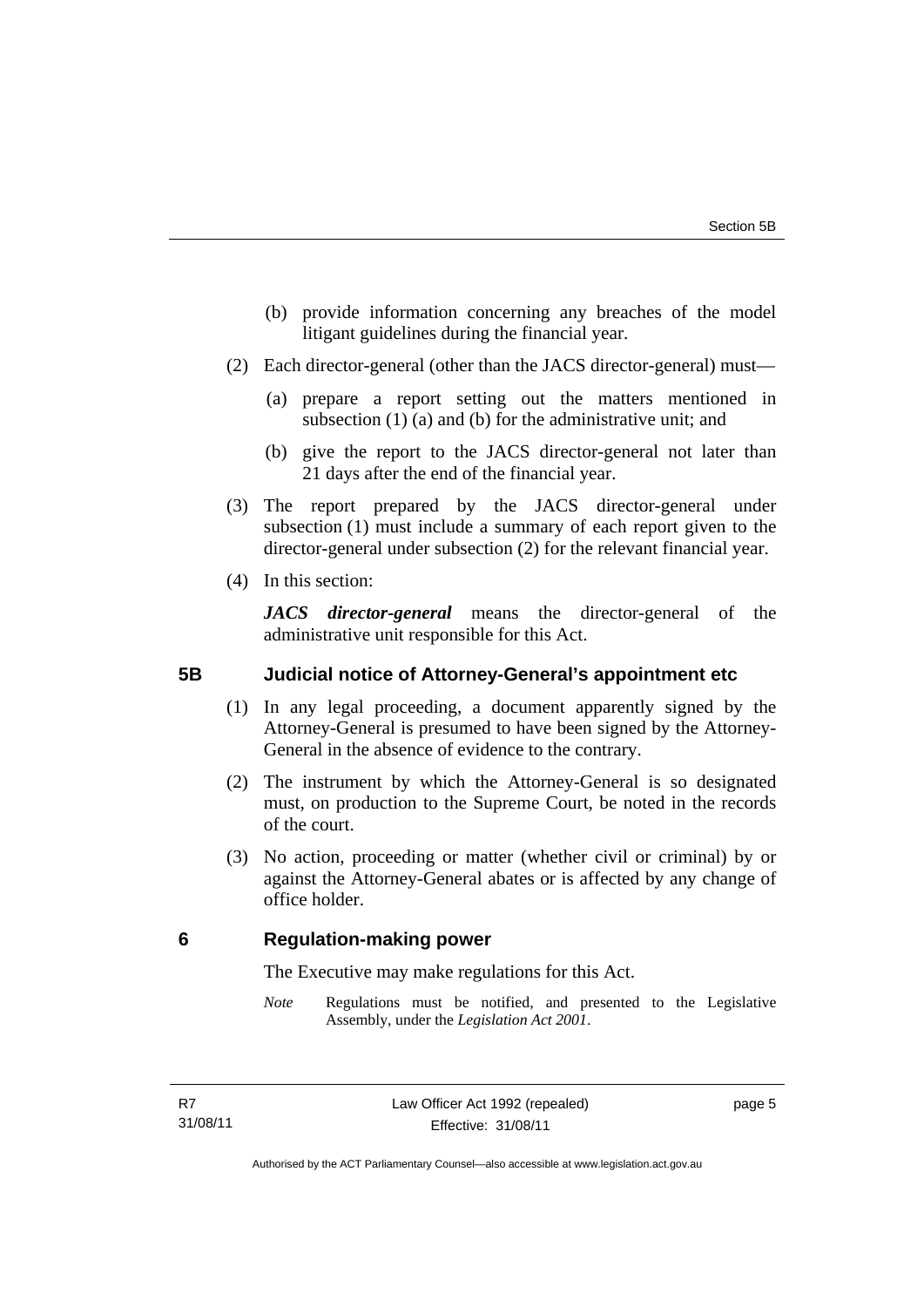# <span id="page-9-0"></span>**Dictionary**

(see s 2)

*Note 1* The Legislation Act contains definitions and other provisions relevant to this Act.

*Note 2* For example, the Legislation Act, dict, pt 1, defines the following terms:

- Attorney-General
	- director-general (see s 163)
- document
- Executive
- exercise
- function
- instrument (see s 14)
- Supreme Court
- the Territory.

*Attorney-General* includes, if no Minister is designated Attorney-General by the Chief Minister, the Minister for the time being administering this Act.

*model litigant guidelines* means the guidelines issued under section 5AA (1) (Model litigant guidelines).

*Territory legal work* means legal work associated with litigation conducted by a person for any of the following:

- (a) the Territory;
- (b) a body established by a law of the Territory;
- (c) a company in which the Territory has a controlling interest.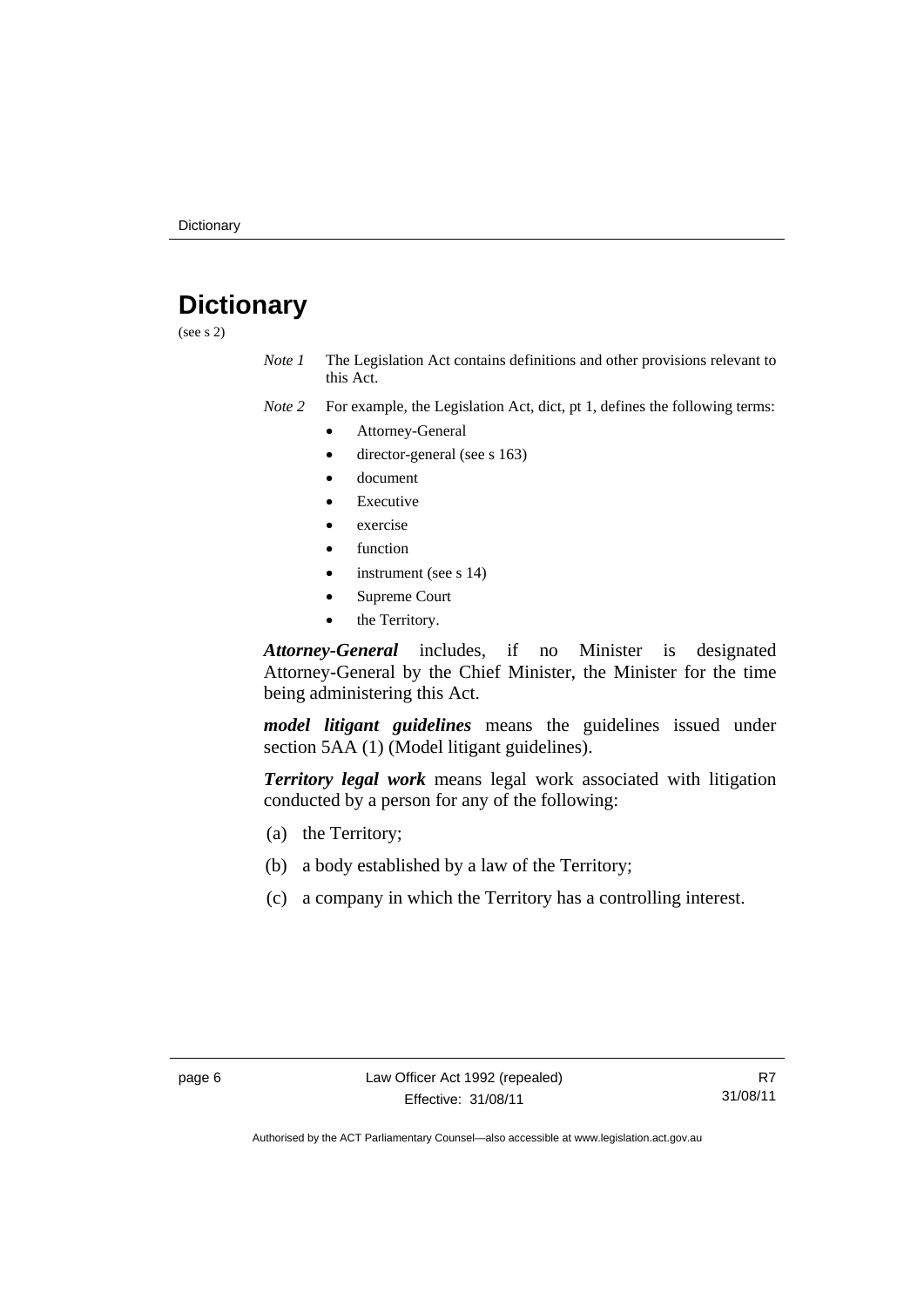# <span id="page-10-0"></span>**Endnotes**

# **1 About the endnotes**

Amending and modifying laws are annotated in the legislation history and the amendment history. Current modifications are not included in the republished law but are set out in the endnotes.

Not all editorial amendments made under the *Legislation Act 2001*, part 11.3 are annotated in the amendment history. Full details of any amendments can be obtained from the Parliamentary Counsel's Office.

Uncommenced amending laws and expiries are listed in the legislation history and the amendment history. These details are underlined. Uncommenced provisions and amendments are not included in the republished law but are set out in the last endnote.

If all the provisions of the law have been renumbered, a table of renumbered provisions gives details of previous and current numbering.

The endnotes also include a table of earlier republications.

| $A = Act$                                    | $NI = Notifiable$ instrument              |
|----------------------------------------------|-------------------------------------------|
| $AF =$ Approved form                         | $o = order$                               |
| $am = amended$                               | $om = omitted/repealed$                   |
| $amdt = amendment$                           | $ord = ordinance$                         |
| $AR = Assembly resolution$                   | $orig = original$                         |
| $ch = chapter$                               | $par = paragraph/subparagraph$            |
| $CN =$ Commencement notice                   | $pres = present$                          |
| $def = definition$                           | $prev = previous$                         |
| $DI = Disallowable instrument$               | $(\text{prev}) = \text{previously}$       |
| $dict = dictionary$                          | $pt = part$                               |
| $disallowed = disallowed by the Legislative$ | $r = rule/subrule$                        |
| Assembly                                     | $reloc = relocated$                       |
| $div = division$                             | $remum = renumbered$                      |
| $exp = expires/expired$                      | $R[X]$ = Republication No                 |
| $Gaz = gazette$                              | $RI = reissue$                            |
| $hdg = heading$                              | $s = section/subsection$                  |
| $IA = Interpretation Act 1967$               | $sch = schedule$                          |
| $ins = inserted/added$                       | $sdiv = subdivision$                      |
| $LA =$ Legislation Act 2001                  | $SL = Subordinate$ law                    |
| $LR =$ legislation register                  | $sub =$ substituted                       |
| $LRA =$ Legislation (Republication) Act 1996 | underlining = whole or part not commenced |
| $mod = modified/modification$                | or to be expired                          |
|                                              |                                           |

#### <span id="page-10-2"></span>**2 Abbreviation key**

R7 31/08/11 Law Officer Act 1992 (repealed) Effective: 31/08/11

page 7

<span id="page-10-1"></span>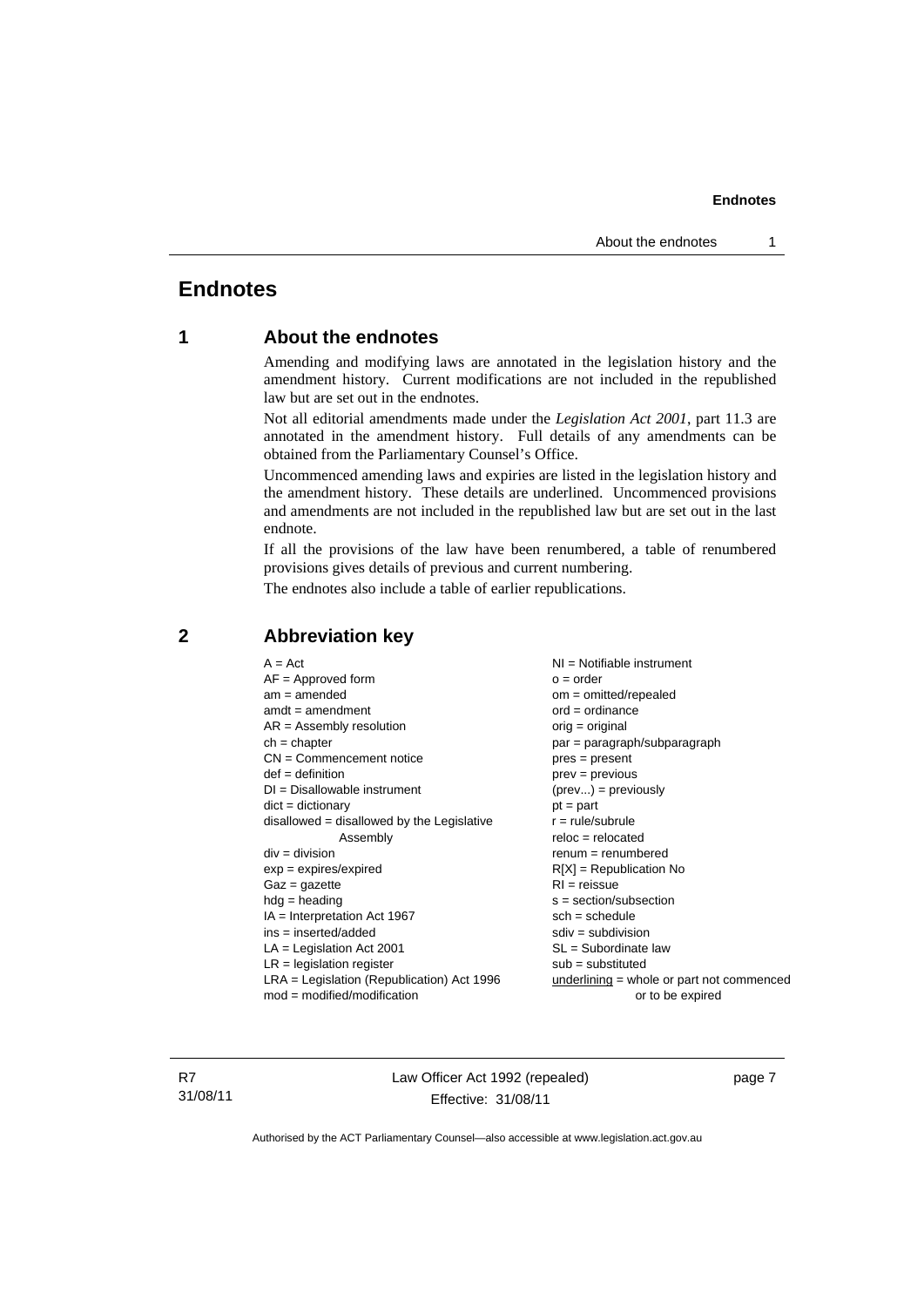3 Legislation history

#### <span id="page-11-0"></span>**3 Legislation history**

After 11 May 1989 and before 10 November 1999, Acts commenced on their notification day unless otherwise stated (see *Australian Capital Territory (Self-Government) Act 1988* (Cwlth) s 25).

#### **Law Officer Act 1992 No 54**

notified 25 September 1992 (Gaz 1992 No S162) commenced 25 September 1992

as amended by

#### **Legislation (Consequential Amendments) Act 2001 No 44 pt 214**

notified 26 July 2001 (Gaz 2001 No 30)

s 1, s 2 commenced 26 July 2001 (IA s 10B) pt 214 commenced 12 September 2001 (s 2 and see Gaz 2001 No S65)

#### **Justice and Community Safety Legislation Amendment Act 2003 A2003-2 pt 10**

notified LR 3 March 2003 s 1, s 2 commenced 3 March 2003 (LA s 75 (1)) pt 10 commenced 31 March 2003 (s 2 (2))

#### **Court Procedures (Consequential Amendments) Act 2004 A2004-60 amdt 1.131**

notified LR 2 September 2004 s 1, s 2 commenced 2 September 2004 (LA s 75 (1)) amdt 1.131 commenced 10 January 2005 (s 2 and see Court Procedures Act 2004 A2004-59, s 2 and CN2004-29)

#### **Statute Law Amendment Act 2007 A2007-3 sch 3 pt 3.56**

notified LR 22 March 2007 s 1, s 2 taken to have commenced 1 July 2006 (LA s 75 (2)) sch 3 pt 3.56 commenced 12 April 2007 (s 2 (1))

#### **Law Officer Amendment Act 2009 A2009-21**

notified LR 2 September 2009 s 1, s 2 commenced 2 September 2009 (LA s 75 (1)) remainder commenced 3 September 2009 (s 2)

R7 31/08/11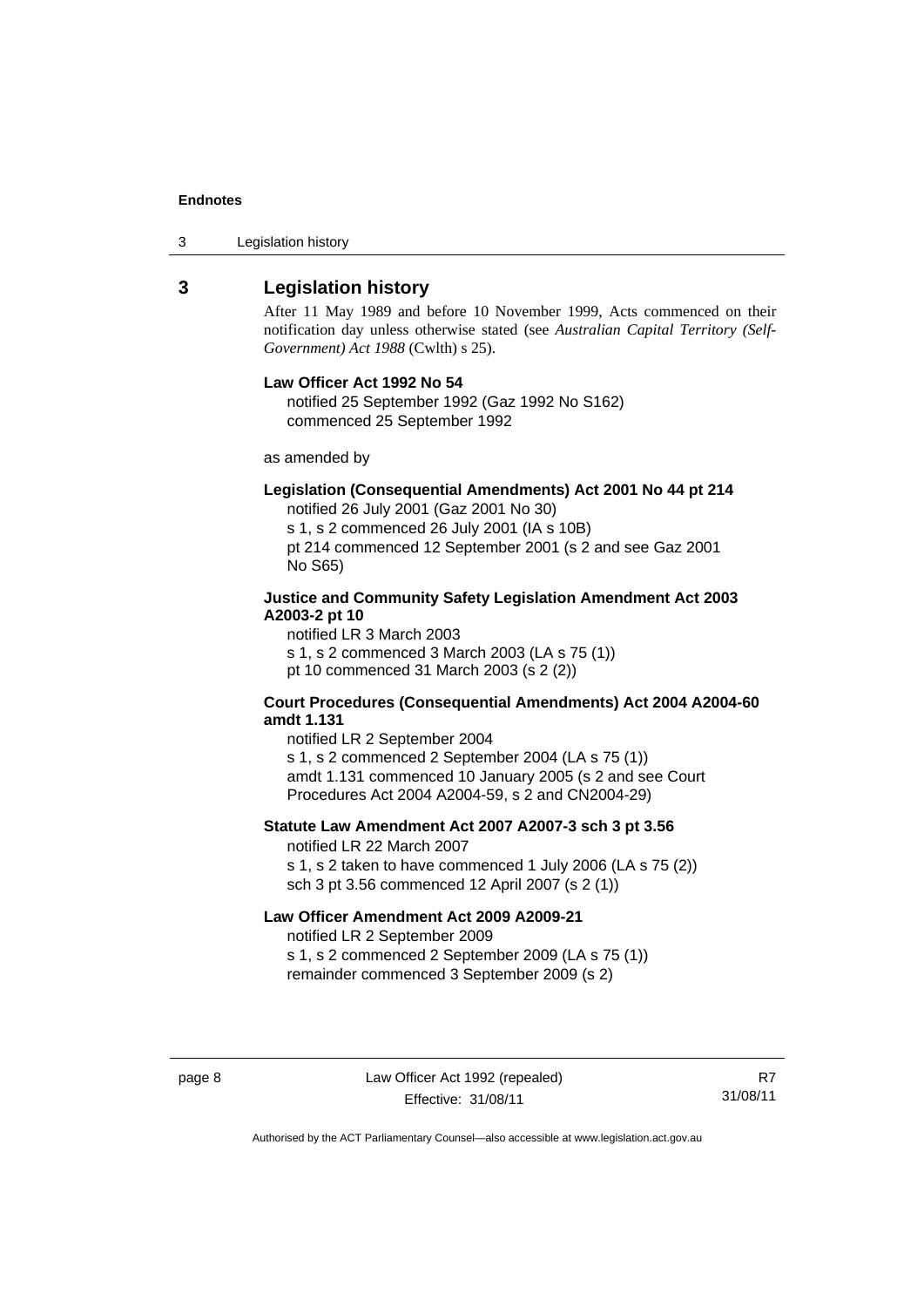Amendment history 4

#### **Administrative (One ACT Public Service Miscellaneous Amendments) Act 2011 A2011-22 sch 1 pt 1.90**

notified LR 30 June 2011 s 1, s 2 commenced 30 June 2011 (LA s 75 (1)) sch 1 pt 1.90 commenced 1 July 2011 (s 2 (1))

as repealed by

#### **Law Officers Act 2011 A2011-30 s 35**

notified LR 29 August 2011

s 1, s 2 commenced 29 August 2011 (LA s 75 (1))

s 35 commenced 31 August 2011 (s 2 and CN2011-9)

<span id="page-12-0"></span>

# **4 Amendment history**

| <b>Dictionary</b><br>s <sub>2</sub>                    | sub A2007-3 amdt 3.313                                                                                                        |
|--------------------------------------------------------|-------------------------------------------------------------------------------------------------------------------------------|
| <b>Notes</b><br>s2A                                    | ins A2007-3 amdt 3.313                                                                                                        |
| <b>Functions of Attorney-General</b><br>s 4 hdg<br>s 4 | sub A2003-2 s 52<br>am A2003-2 s 53, s 54; A2009-21 s 4                                                                       |
| s 5                                                    | <b>Additional functions of Attorney-General</b><br>sub A2003-2 s 55                                                           |
| s <sub>5A</sub>                                        | <b>Effect of Attorney-General's functions on certain litigation</b><br>ins $A2003-2$ s 55                                     |
| <b>Model litigant guidelines</b><br>s 5AA              | ins A2009-21 s 5                                                                                                              |
| <b>Protection from liability</b><br>s 5AB              | ins $A2009-21$ s 5                                                                                                            |
| s 5AC                                                  | Reporting on model litigant guidelines<br>ins A2009-21 s 5<br>am A2011-22 amdt 1.272, amdt 1.273                              |
| s 5B                                                   | Judicial notice of Attorney-General's appointment etc<br>reloc from Crown Proceedings Act 1992 s 18 by A2004-60<br>amdt 1.131 |
| <b>Regulation-making power</b><br>s 6                  | sub 2001 No 44 amdt 1.2608                                                                                                    |

R7 31/08/11 Law Officer Act 1992 (repealed) Effective: 31/08/11

page 9